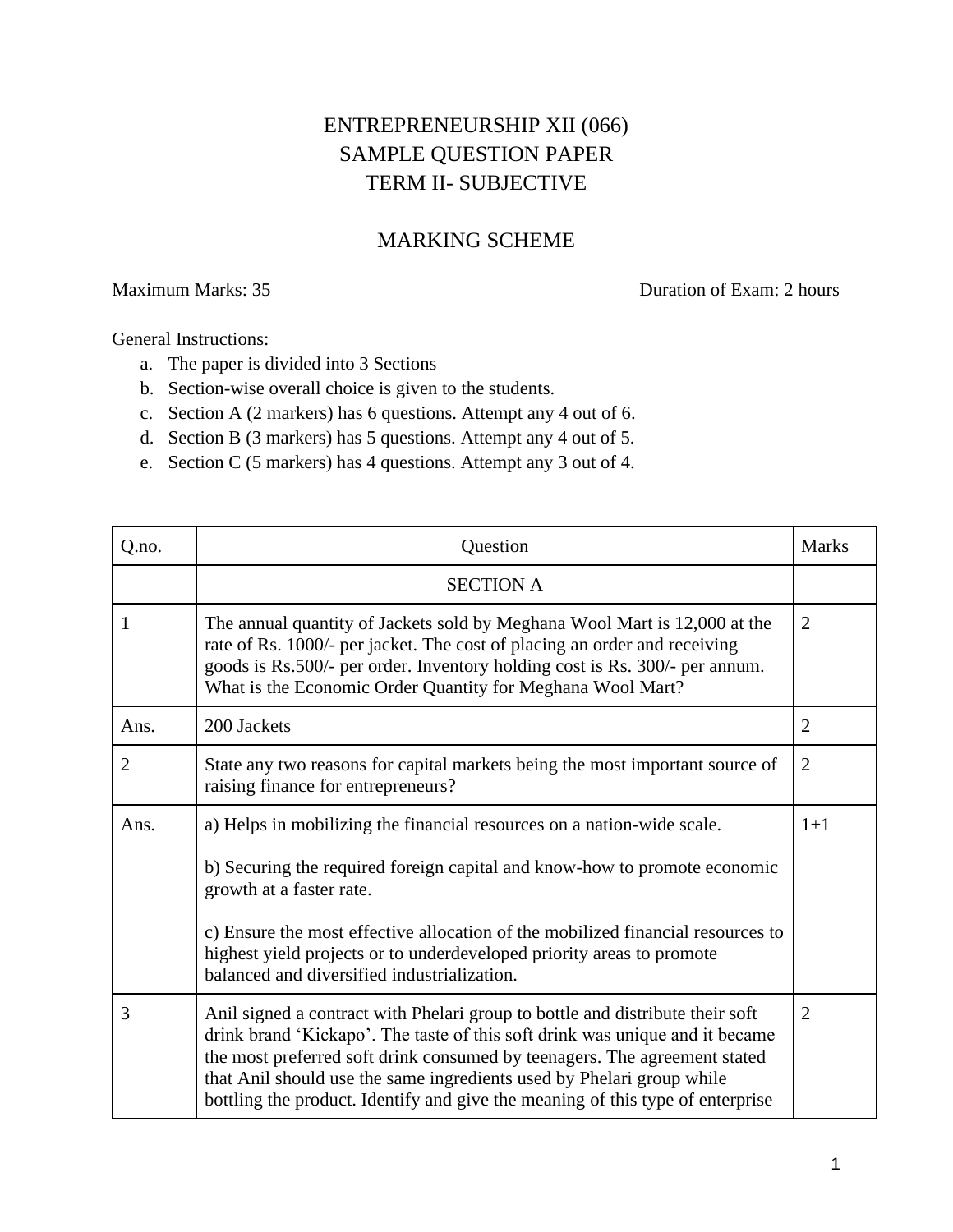|                | growth opportunity.                                                                                                                                                                                                                                                                                                                                                                                                     |                                                              |
|----------------|-------------------------------------------------------------------------------------------------------------------------------------------------------------------------------------------------------------------------------------------------------------------------------------------------------------------------------------------------------------------------------------------------------------------------|--------------------------------------------------------------|
| Ans            | Manufacturing franchise opportunity: These types of franchises provide an<br>organization with the right to manufacture a product and sell it to the public,<br>using the franchisor's name and trademark.                                                                                                                                                                                                              | $1 + 1$                                                      |
| $\overline{4}$ | Evaluate the two approaches used in sales strategy by a company while<br>retaining it's present customers and when attracting new customers.                                                                                                                                                                                                                                                                            | $\overline{2}$                                               |
| Ans            | Potential customers need communication that introduces the brand and<br>$\overline{2}$<br>product or service in ways that show how it can solve his or her problems.<br>Current customers require more personal communication about new features<br>or benefits to keep them engaged. Promotions and referral discounts work to<br>motivate current customers to spend their money and to spread the word to<br>others. |                                                              |
| 5              | What is operating synergy? How is it different from financial synergy?                                                                                                                                                                                                                                                                                                                                                  | $\overline{2}$                                               |
| Ans            | Operating synergy refers to the cost savings that come through economies of<br>scale or increased sales and profits. It leads to the overall growth of the firm.<br>Financial synergy is the direct result of financial factors such as lower taxes,<br>higher debt capacity or better use of idle cash.                                                                                                                | $1 + 1$                                                      |
| 6              | Enlist any four main public relation tools?                                                                                                                                                                                                                                                                                                                                                                             | $\overline{2}$                                               |
| Ans            | News creation and distribution (media releases)<br>a.<br>Special events such as news conferences, grand openings and product<br>b.<br>launches<br>c. Speeches and presentations<br>d. Educational programs<br>Annual reports, brochures, newsletters, magazines and AV<br>e.<br>presentations<br>Community activities and sponsorships (Any four)<br>f.                                                                 | $\frac{1}{2} + \frac{1}{2} +$<br>$\frac{1}{2} + \frac{1}{2}$ |
|                | <b>SECTION B</b>                                                                                                                                                                                                                                                                                                                                                                                                        |                                                              |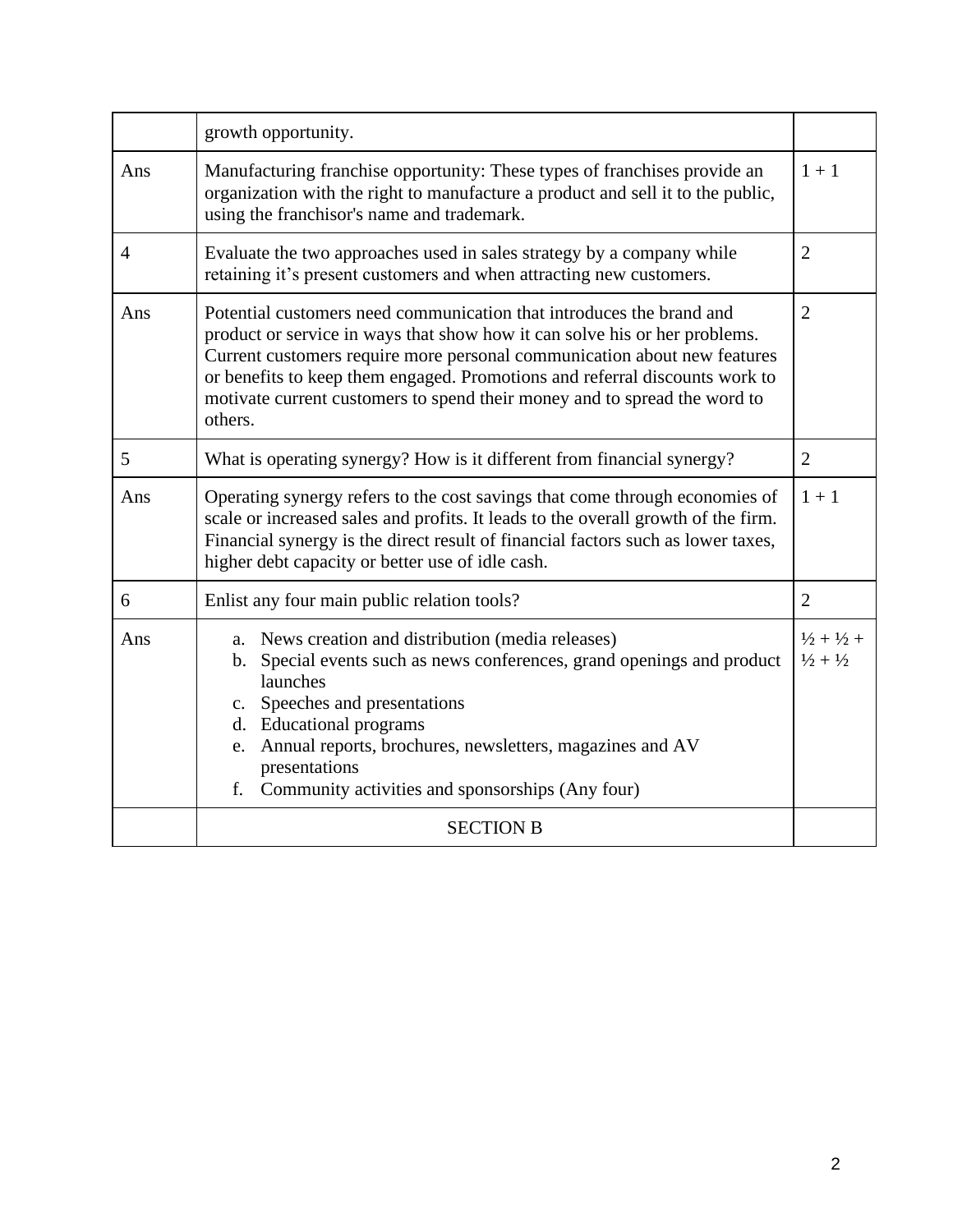| 7    | <b>CASH</b><br>STOCK<br><b>OF</b><br>DEBIORS<br><b>GOODS</b><br><b>SALES</b>                                                                                                                                                                                                                                                                                                                                                                                                                                        | 3       |
|------|---------------------------------------------------------------------------------------------------------------------------------------------------------------------------------------------------------------------------------------------------------------------------------------------------------------------------------------------------------------------------------------------------------------------------------------------------------------------------------------------------------------------|---------|
|      | (a) Identify the type of business whose operating cycle is represented<br>above?<br>(b) Analyze the working capital requirement for the type of business<br>identified in (a)                                                                                                                                                                                                                                                                                                                                       |         |
| Ans. | <b>Trading Business</b><br>For trading, where there is no manufacturing (or conversion), the operating<br>cycle will be shorter so the working capital requirement would be less.                                                                                                                                                                                                                                                                                                                                   | $1 + 2$ |
| 8    | Calculate the Return on Equity (ROE)for Malti International Limited<br>manufacturing pre mix for instant shakes and smoothies from the details<br>given below<br>Investment- Rs. 10,00,000/-<br>Borrowed Funds-Rs.6,00,000/-<br>Interest rate per annum is 10%.<br>Monthly sales revenue is Rs. 6,00,000/- and Cost of goods sold is<br>Rs.3,00,000/-.<br>Fixed expenses per month Rs. 2,00,000/- (salary Rs.1,50,000/-, rent<br>$\bullet$<br>and utility $Rs.50,000/-$ )<br>Depreciation Rs.10,000/-<br>Tax @ 20%. | 3       |
|      | If Malti international Limited wishes to know how their own money is being<br>used, which parameter for performance evaluation, ROE or ROI, should be                                                                                                                                                                                                                                                                                                                                                               |         |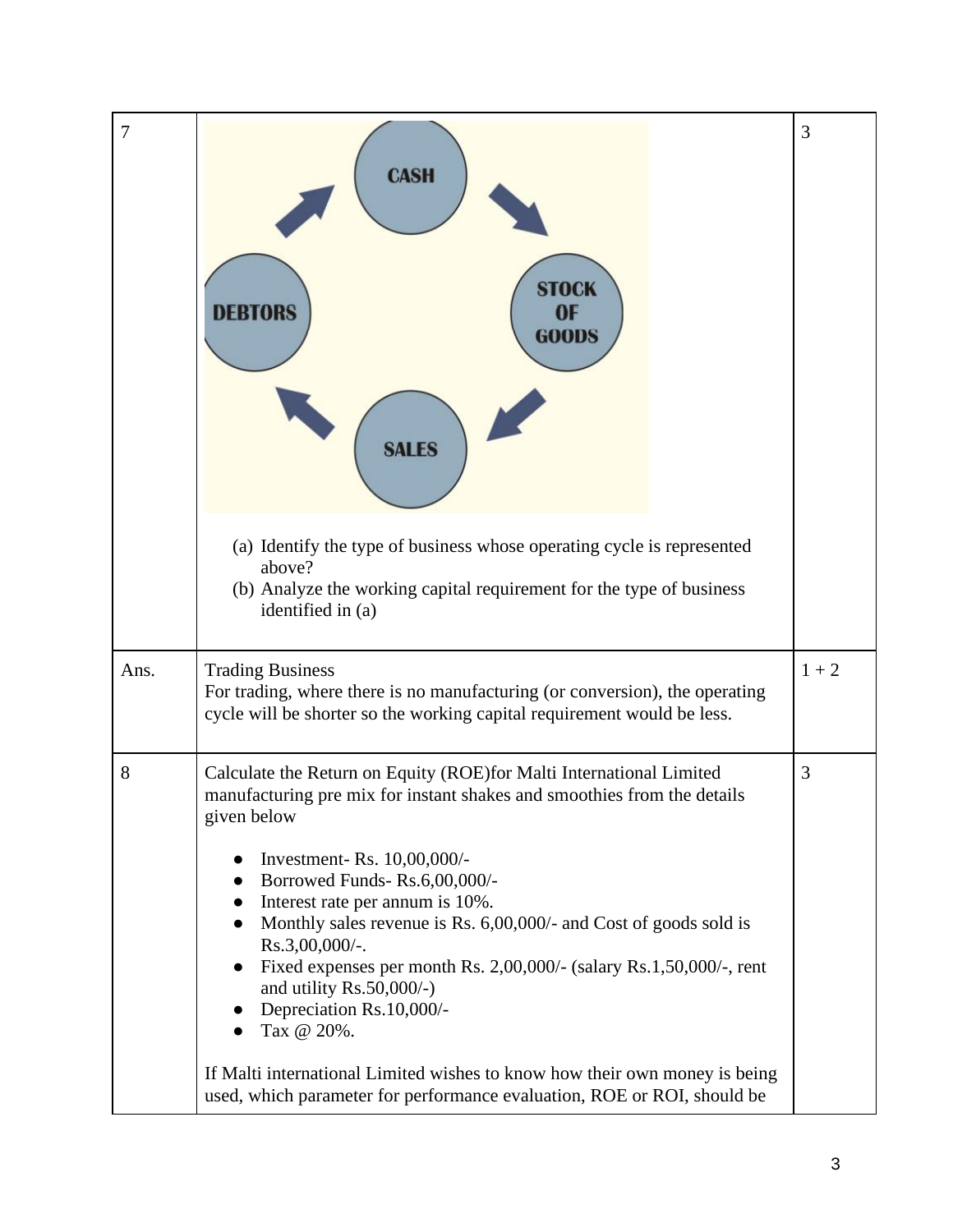|      | used?                                                                                                                                                                                                                                                                              |                        |                |
|------|------------------------------------------------------------------------------------------------------------------------------------------------------------------------------------------------------------------------------------------------------------------------------------|------------------------|----------------|
| Ans  |                                                                                                                                                                                                                                                                                    |                        | $2 + 1$        |
|      | Sales Revenue for the year-<br>$6,00,000 * 12$                                                                                                                                                                                                                                     | 72,00,000              |                |
|      | Cost of Goods Sold (COGS) for the<br>year-3,00,000*12                                                                                                                                                                                                                              | 36,00,000              |                |
|      | <b>GROSS REVENUE</b>                                                                                                                                                                                                                                                               | 36,00,000              |                |
|      | (Fixed expenses) - $24,00,000$                                                                                                                                                                                                                                                     |                        |                |
|      | (Depreciation) - 10,000                                                                                                                                                                                                                                                            | (24,10,000)            |                |
|      | <b>GROSS PROFIT</b>                                                                                                                                                                                                                                                                | 11,90,000              |                |
|      | (Interest on borrowed capital)                                                                                                                                                                                                                                                     | (60,000)               |                |
|      | PROFIT AFTER INTEREST<br><b>BEFORE TAX</b>                                                                                                                                                                                                                                         | 11,30,000              |                |
|      | Tax                                                                                                                                                                                                                                                                                | 2,26,000               |                |
|      | NET EARNINGS AFTER<br><b>INTEREST &amp; TAX</b>                                                                                                                                                                                                                                    | 9,04,000               |                |
|      | ROE- Net Income/ Equity*100                                                                                                                                                                                                                                                        | 904000/400000*100=226% |                |
|      | ROE for Malti Enterprises is 226%                                                                                                                                                                                                                                                  |                        |                |
|      | ROE is a good indicator for performance evaluation.                                                                                                                                                                                                                                |                        |                |
| 9    | Explain the various approaches used in promotion strategy.                                                                                                                                                                                                                         |                        | 3              |
| Ans. | Above-the-line promotions use mass media methods. This type of promotion<br>focuses on advertising to a large audience. It includes conventional media<br>like print, online, television and cinema advertising.                                                                   |                        | $1 + 1 +$<br>1 |
|      | Below-the-line methods are very specific, memorable activities focused on<br>targeted groups of consumers. They are under the control of the organisation.<br>The purpose of these activities has been to develop the brand by creating<br>awareness and building a brand profile. |                        |                |
|      | Through-the-line refers to an advertising strategy involving both above and<br>below the line communications in which one form of advertising points the<br>target to another form of advertising thereby crossing the "line".                                                     |                        |                |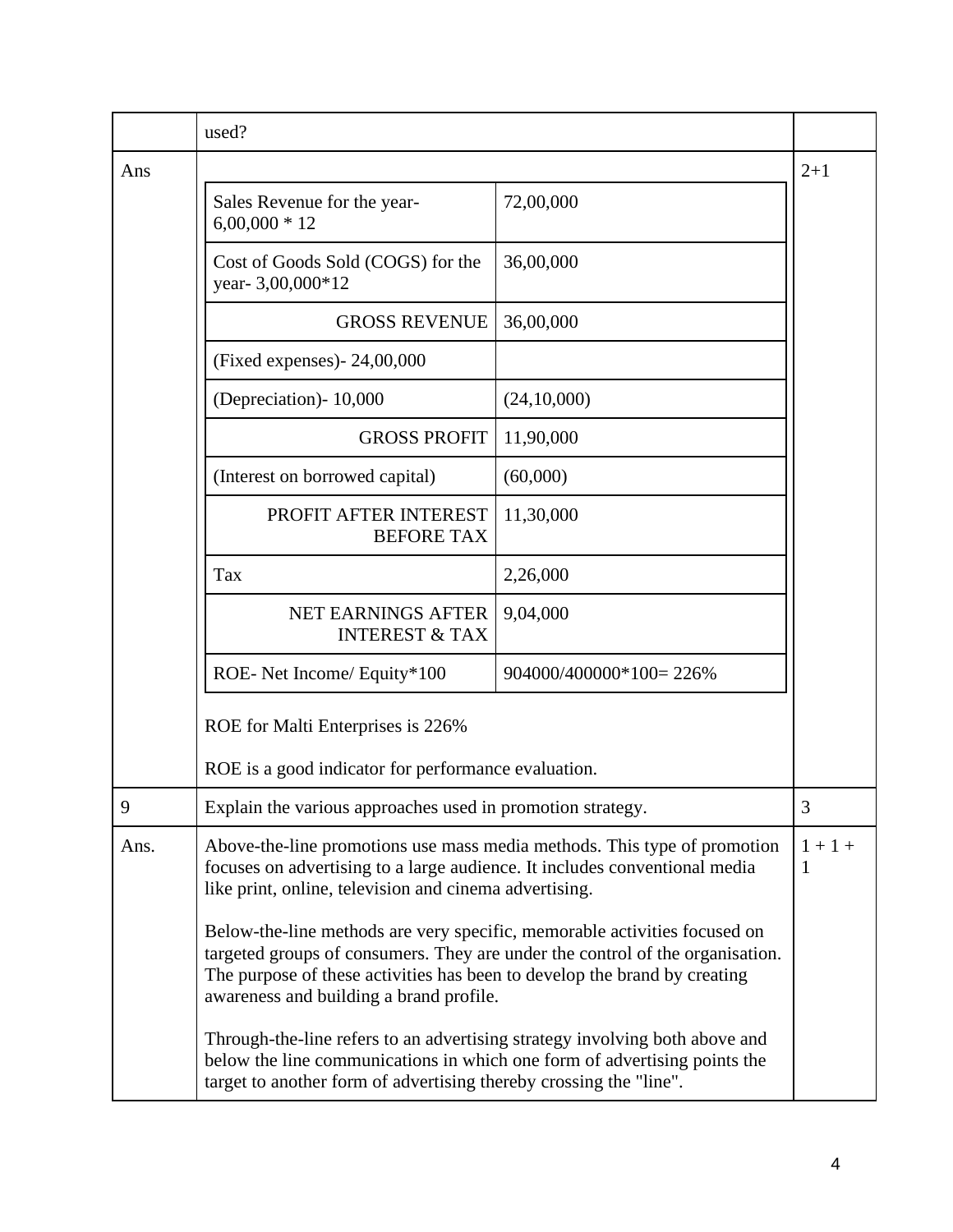| 10  | Elaborate on any three types of mergers?                                                                                                                                                                                                                                                                                                                                                                                                                                                                                                                                                                                                                                                                                                                                                                                                                                                                                                                                                                                                                                                                                                                                                                                                                                                                                                                                                                                                                                                                                                                                                                                                                            | 3              |
|-----|---------------------------------------------------------------------------------------------------------------------------------------------------------------------------------------------------------------------------------------------------------------------------------------------------------------------------------------------------------------------------------------------------------------------------------------------------------------------------------------------------------------------------------------------------------------------------------------------------------------------------------------------------------------------------------------------------------------------------------------------------------------------------------------------------------------------------------------------------------------------------------------------------------------------------------------------------------------------------------------------------------------------------------------------------------------------------------------------------------------------------------------------------------------------------------------------------------------------------------------------------------------------------------------------------------------------------------------------------------------------------------------------------------------------------------------------------------------------------------------------------------------------------------------------------------------------------------------------------------------------------------------------------------------------|----------------|
| Ans | Conglomerate: A merger between firms that are involved in totally<br>a.<br>unrelated business activities. There are two types of conglomerate<br>mergers: pure and mixed. Pure conglomerate mergers involve firms<br>with nothing in common, while mixed conglomerate mergers involve<br>firms that are looking for product extensions or market extensions.<br>b. Horizontal merger: A merger occurring between companies in the<br>same industry. Horizontal merger is a business consolidation that<br>occurs between firms which operate in the same space, often as<br>competitors offering the same goods or service.<br>c. Market extension mergers: A market extension merger takes place<br>between two companies that deal in the same products but in separate<br>markets. The main purpose of the market extension merger is to make<br>sure that the merging companies can get access to a bigger market<br>and that ensures a bigger client base.<br>Product extension mergers: A product extension merger takes place<br>d.<br>between two business organizations that deal in products that are<br>related to each other and operate in the same market. The product<br>extension merger allows the merging companies to group together<br>their products and get access to a bigger set of consumers. This<br>ensures that they earn higher profits.<br>Vertical merger: A merger between two companies producing<br>e.<br>different goods or services for one specific finished product. A<br>vertical merger occurs when two or more firms, operating at different<br>levels within an industry's supply chain, merge operations.<br>(Any three) | $1 + 1 +$<br>1 |
| 11  | Identify and explain the type of pricing method used by the following<br>companies.<br>A. Toothcare, a new brand in the field of toothpastes decided to launch<br>their small packs at a cost of Rs. 5 only which will be sold in the rural<br>market to capture more market share.<br>B. Drinko Ltd., decided to sell their new energy drink initially only in<br>the urban market. The Marketing and Finance team decided together<br>that 200 ml tetra pack will be sold at Rs. 10 and 1000 ml will be sold<br>at Rs. 40.<br>C. Bukno, a startup firm in the field of Artificial Intelligence decided to<br>sell their voice enabled vacuum cleaner in the market for Rs.1,00,000<br>for a limited time period to cover the initial research and development<br>costs.                                                                                                                                                                                                                                                                                                                                                                                                                                                                                                                                                                                                                                                                                                                                                                                                                                                                                           | 3              |
| Ans | A. Penetration pricing: It is a pricing strategy where the price of a product is<br>initially set at a price lower than the eventual market price, to attract new<br>customers. The strategy works on the expectations that customers will switch                                                                                                                                                                                                                                                                                                                                                                                                                                                                                                                                                                                                                                                                                                                                                                                                                                                                                                                                                                                                                                                                                                                                                                                                                                                                                                                                                                                                                   | $1 + 1 +$<br>1 |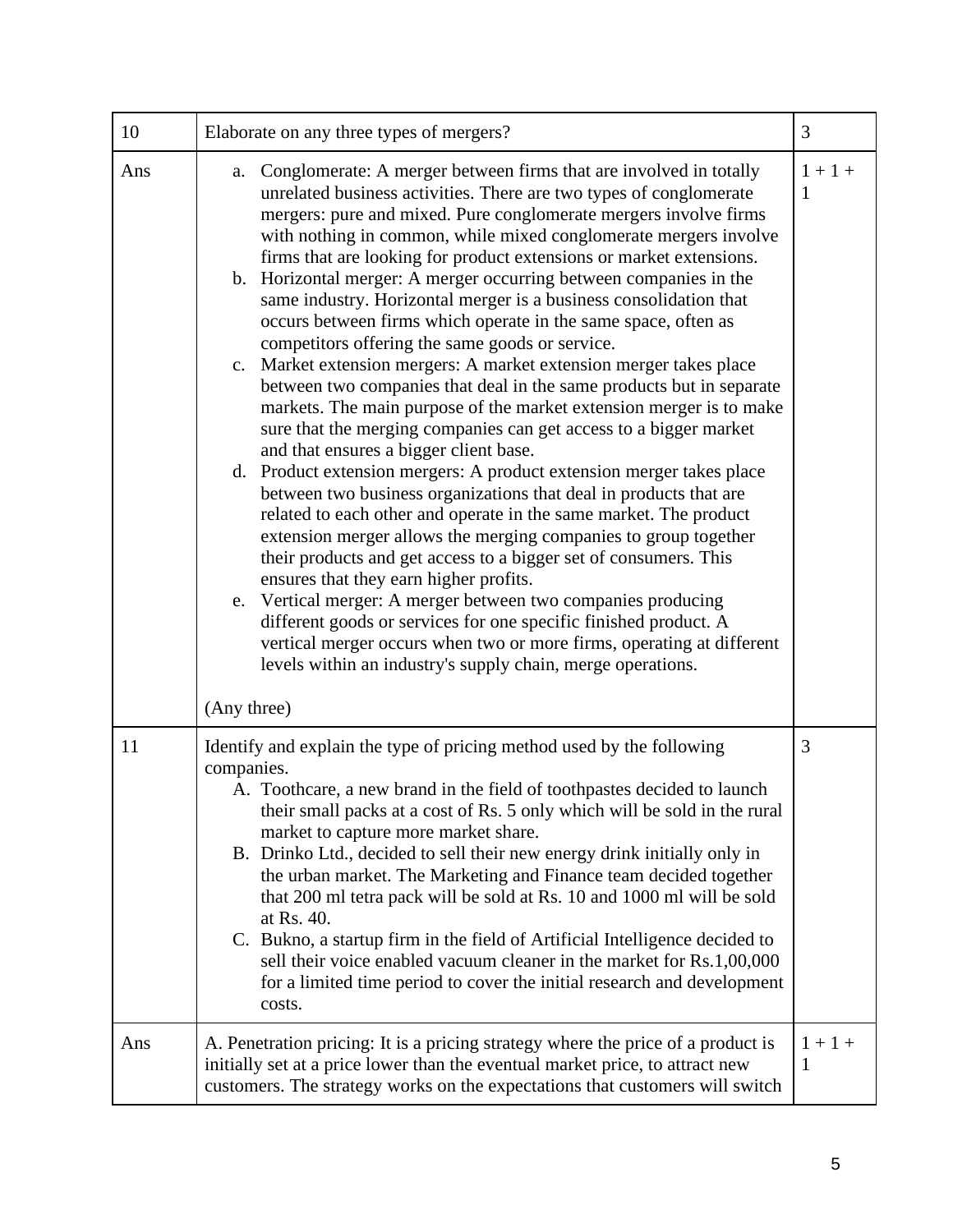|      | to the new brand because of the lower price.                                                                                                                                                                                                                                                                                          |       |
|------|---------------------------------------------------------------------------------------------------------------------------------------------------------------------------------------------------------------------------------------------------------------------------------------------------------------------------------------|-------|
|      | B. Variable price method: Variable pricing is a marketing approach that<br>permits different rates to be extended to different customers for the same<br>goods or services. It may come into play when the customer is committing to<br>the purchase of large volumes of goods or services.                                           |       |
|      | C. Creaming or skimming: Goods are sold at higher prices so that fewer sales<br>are needed to break even. Selling a product at a high price, sacrificing high<br>sales to gain a high profit is therefore "skimming" the market. Skimming is<br>usually employed to reimburse the cost of investment of the original research         |       |
|      | <b>SECTION C</b>                                                                                                                                                                                                                                                                                                                      |       |
| 12   | Who are Angel Investors? State any four features of Angel Investors.                                                                                                                                                                                                                                                                  | 5     |
| Ans. | Business angel or informal investor or an angel investor, is an affluent<br>individual who provides capital for a business start-up and early-stage<br>companies usually in exchange for convertible debt or ownership equity.                                                                                                        | $1+4$ |
|      | Any four features.<br>1) Most angel investors are current or retired executives, business owners or<br>high net worth individuals who have the knowledge, expertise, and funds that<br>help start-ups match up to industry standards.                                                                                                 |       |
|      | 2) As angel investors bear extremely high risk and are usually subject to<br>dilution from future investment rounds. They expect a very high return on<br>investment.                                                                                                                                                                 |       |
|      | 3) Apart from investing funds, most angels provide proactive advice,<br>guidance, industry connections and mentoring start-ups in its early days.                                                                                                                                                                                     |       |
|      | 4) Their objective is to create great companies by providing value creation,<br>and simultaneously helping investors realize a high return on investments.                                                                                                                                                                            |       |
|      | 5) They have a sharp inclination to keep abreast of current developments in a<br>particular business arena, mentoring another generation of entrepreneurs by<br>making use of their vast experience.                                                                                                                                  |       |
| 13   | 'Ganpati Steel Ltd.' is a large and creditworthy company manufacturing steel<br>for the Indian market. It now wants to cater to the Asian market and decides<br>to invest in new hi-tech machines. Since the investment is large, it requires<br>long-term finance. The company decided to raise funds through the capital<br>market. | 5     |
|      | 40% of the funds will be raised directly from the public through the issue of                                                                                                                                                                                                                                                         |       |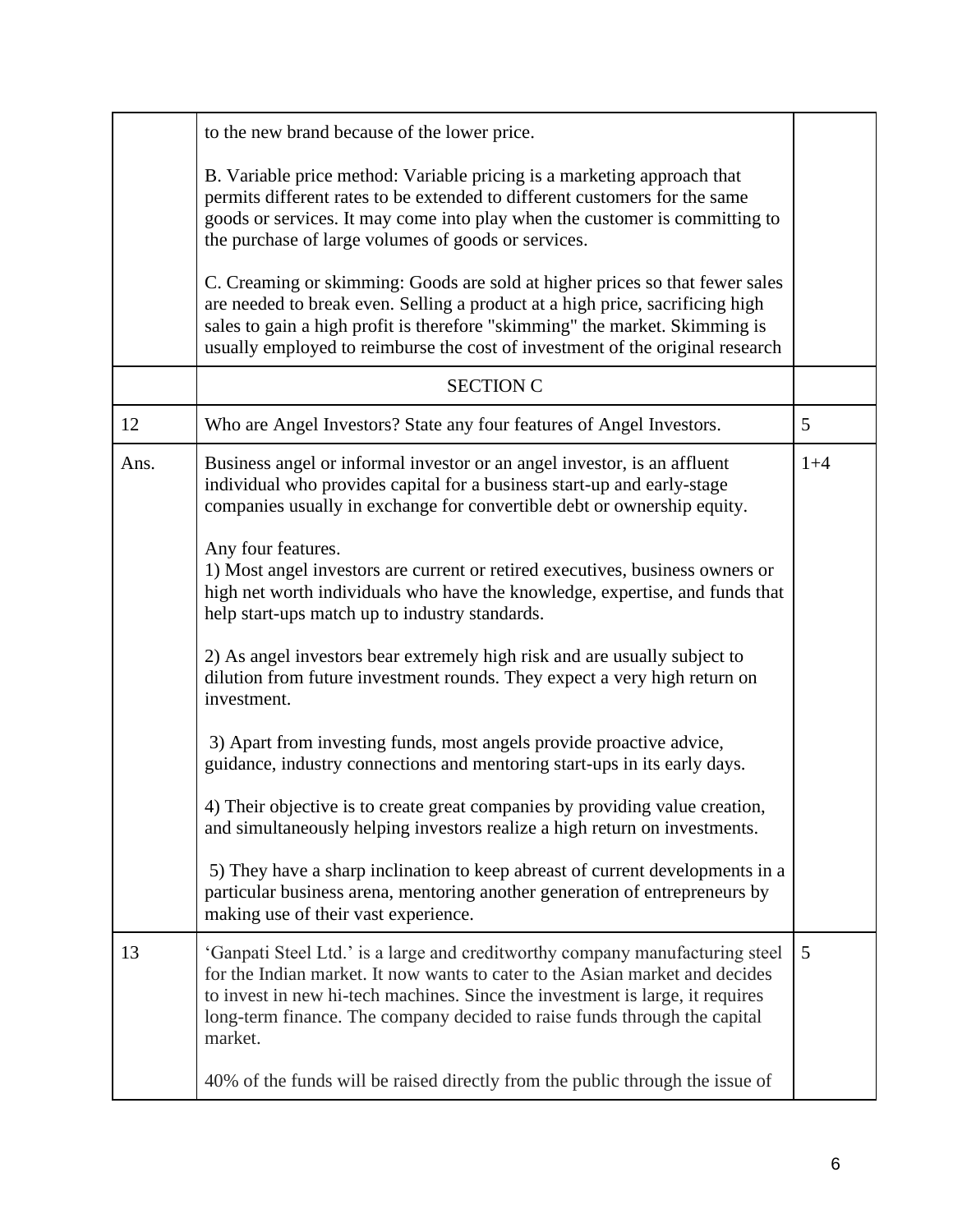|     | prospectus.<br>40% of the shares will be directly sold to a limited number of sophisticated<br>investors.<br>20% of the shares will be offered to the employees.<br>Identify the methods of flotation of new issues used by the company. Also<br>state one benefit of each method. The issue was very well accepted by the<br>investors.<br>Mr. Raman, an investor could not get shares allotted when the offer was<br>made to the public. He wishes to invest in the company. State the option<br>available to him now and how will it benefit Raman?                                                                                                                                                                                                                                            |             |
|-----|---------------------------------------------------------------------------------------------------------------------------------------------------------------------------------------------------------------------------------------------------------------------------------------------------------------------------------------------------------------------------------------------------------------------------------------------------------------------------------------------------------------------------------------------------------------------------------------------------------------------------------------------------------------------------------------------------------------------------------------------------------------------------------------------------|-------------|
| Ans | 40% of the funds will be raised directly from the public through the issue of<br>prospectus - IPO. The primary advantage an entrepreneur stands to gain by<br>going public is access to capital.<br>50% of the shares will be directly sold to a limited number of sophisticated<br>investors - Private Placement. This method is useful at times when the<br>company does not wish to disclose information to the open market.<br>20% of the shares will be offered to the employees - Offer to employees -<br>Benefit: Higher efficiency (any other stated in the textbook)<br>Raman can go to the Secondary market/ Stock exchange and buy shares.<br>Benefit – This market imparts liquidity to the long term securities held by<br>them by providing an auction market for these securities. | $3 + 1 + 1$ |
| 14  | Read the following article from a Business Newspaper and answer:<br>"Fone India Ltd. is the second largest mobile network operator in India by<br>subscriber base, after Virel. Huber Evel Ltd (HEL) was another leading<br>mobile operator in India. In the year 2007, Fone India Ltd., acquired a 52 %<br>stake in HEL. Fone India's main motive in going in for the deal was its<br>strategy of expanding into emerging and high growth markets which will<br>lead to improved profitability in the business."<br>Quoting the lines from the passage identify and explain reasons for<br>a.<br>taking up a stake by Fone India Ltd.,<br>b. Also explain any three reasons apart from the one identified in part<br>(a).                                                                        | 5           |
| Ans | "deal was its strategy of expanding into emerging and high growth<br>a.<br>markets" - Entry into new markets: a company can enter the market<br>avoiding too much competition.<br>"lead to improved profitability in the business" - Improved<br>profitability: The acquisition will lead to increased profits for the                                                                                                                                                                                                                                                                                                                                                                                                                                                                            | $2 + 3$     |